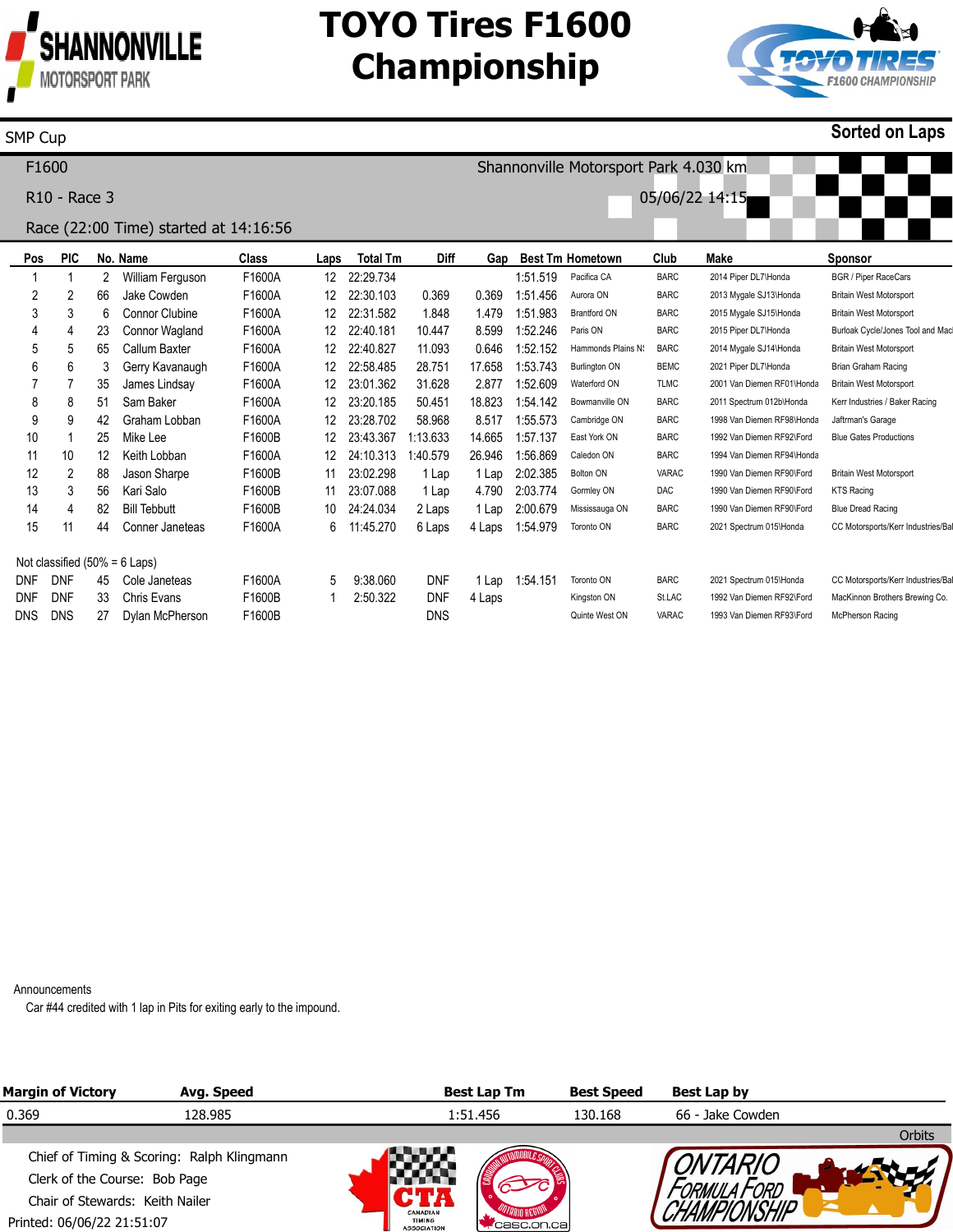

SMP Cup

## **TOYO Tires F1600 Championship**



 $\mathcal{N}$  where  $\mathcal{N}$ 

Page 1/2

TONTARIO<br>FORMULA FORD<br>CHAMPIONSHIP

| F1600                        |          |          |                                       |                                |                      |                      | Shannonville Motorsport Park 4.030 km |                         |                      |                      |                              |
|------------------------------|----------|----------|---------------------------------------|--------------------------------|----------------------|----------------------|---------------------------------------|-------------------------|----------------------|----------------------|------------------------------|
| R10 - Race 3                 |          |          |                                       |                                |                      |                      |                                       | 05/06/22 14:15          |                      |                      |                              |
|                              |          |          | Race (22:00 Time) started at 14:16:56 |                                |                      |                      |                                       |                         |                      |                      |                              |
| Lap                          | Lap Tm   | Diff     | <b>Time of Day</b>                    | Lap<br>$\overline{\mathbf{4}}$ | Lap Tm<br>1:52.371   | Diff<br>$+0.219$     | <b>Time of Day</b><br>14:24:27.375    | Lap                     | Lap Tm               | Diff                 | <b>Time of Day</b>           |
| (2) William Ferguson         |          |          |                                       | 5                              | 1:52.465             | $+0.313$             | 14:26:19.840                          | $\boldsymbol{9}$        | 1:56.287             | $+0.714$<br>$+0.555$ | 14:34:37.241                 |
| $\mathbf{1}$                 | 1:52.947 | $+1.428$ | 14:18:49.208                          | 6                              | 1:53.737             | $+1.585$             | 14:28:13.577                          | 10<br>11                | 1:56.128<br>1:55.573 |                      | 14:36:33.369<br>14:38:28.942 |
| $\overline{\mathbf{c}}$      | 1:51.603 | $+0.084$ | 14:20:40.811                          | $\overline{7}$                 | 1:52.856             | $+0.704$             | 14:30:06.433                          | 12                      | 1:56.021             | $+0.448$             | 14:40:24.963                 |
| 3                            | 1:51.519 |          | 14:22:32.330                          | 8                              | 1:53.000             | $+0.848$             | 14:31:59.433                          |                         |                      |                      |                              |
| $\overline{4}$               | 1:52.134 | $+0.615$ | 14:24:24.464                          | 9                              | 1:53.390             | $+1.238$             | 14:33:52.823                          | (25) Mike Lee           |                      |                      |                              |
| 5                            | 1:52.325 | $+0.806$ | 14:26:16.789                          | 10                             | 1:55.826             | $+3.674$             | 14:35:48.649                          | $\overline{1}$          | 1:59.272             | $+2.135$             | 14:18:56.870                 |
| 6                            | 1:52.197 | $+0.678$ | 14:28:08.986                          | 11                             | 1:53.963             | $+1.811$             | 14:37:42.612                          | $\overline{c}$          | 1:58.548             | $+1.411$             | 14:20:55.418                 |
| $\overline{7}$               | 1:51.813 | $+0.294$ | 14:30:00.799                          | 12                             | 1:54.476             | $+2.324$             | 14:39:37.088                          | 3                       | 1:58.610             | $+1.473$             | 14:22:54.028                 |
| 8                            | 1:52.220 | $+0.701$ | 14:31:53.019                          |                                |                      |                      |                                       | 4                       | 1:58.115             | $+0.978$             | 14:24:52.143                 |
| 9                            | 1:52.774 | $+1.255$ | 14:33:45.793                          | (3) Gerry Kavanaugh            |                      |                      |                                       | 5                       | 2:00.346             | $+3.209$             | 14:26:52.489                 |
| 10                           | 1:52.985 | $+1.466$ | 14:35:38.778                          | $\mathbf{1}$                   | 1:56.514             | $+2.771$             | 14:18:53.446                          | 6                       | 1:58.755             | $+1.618$             | 14:28:51.244                 |
| 11                           | 1:54.676 | $+3.157$ | 14:37:33.454                          | $\overline{c}$                 | 1:54.178             | $+0.435$             | 14:20:47.624                          | $\overline{7}$          | 1:57.755             | $+0.618$             | 14:30:48.999                 |
| 12                           | 1:52.541 | $+1.022$ | 14:39:25.995                          | 3                              | 1:54.488             | $+0.745$             | 14:22:42.112                          | 8                       | 1:57.406             | $+0.269$             | 14:32:46.405                 |
|                              |          |          |                                       | $\overline{4}$                 | 1:54.845             | $+1.102$             | 14:24:36.957                          | 9                       | 1:57.137             |                      | 14:34:43.542                 |
| (66) Jake Cowden             |          |          |                                       | 5                              | 1:54.142             | $+0.399$             | 14:26:31.099                          | 10                      | 1:57.564             | $+0.427$             | 14:36:41.106                 |
|                              | 1:53.225 | $+1.769$ | 14:18:49.531                          | 6                              | 1:54.431             | $+0.688$             | 14:28:25.530                          | 11                      | 1:58.501             | $+1.364$             | 14:38:39.607                 |
| $\overline{\mathbf{c}}$      | 1:51.610 | $+0.154$ | 14:20:41.141                          | $\overline{7}$                 | 1:53.743             |                      | 14:30:19.273                          | 12                      | 2:00.021             | $+2.884$             | 14:40:39.628                 |
| 3                            | 1:51.456 |          | 14:22:32.597                          | 8                              | 1:54.194             | $+0.451$             | 14:32:13.467                          |                         |                      |                      |                              |
| $\overline{4}$               | 1:52.079 | $+0.623$ | 14:24:24.676                          | 9                              | 1:54.020             | $+0.277$             | 14:34:07.487                          |                         | (12) Keith Lobban    |                      |                              |
| $\sqrt{5}$                   | 1:52.429 | $+0.973$ | 14:26:17.105                          | 10                             | 1:57.612             | $+3.869$             | 14:36:05.099                          |                         | 1:57.599             | $+0.730$             | 14:18:54.923                 |
| 6                            | 1:52.151 | $+0.695$ | 14:28:09.256                          | 11                             | 1:54.418             | $+0.675$             | 14:37:59.517                          | $\overline{c}$          | 2:23.027             | $+26.158$            | 14:21:17.950                 |
| $\overline{7}$               | 1:51.828 | $+0.372$ | 14:30:01.084                          | 12                             | 1:55.229             | $+1.486$             | 14:39:54.746                          | 3                       | 1:57.775             | $+0.906$             | 14:23:15.725                 |
| 8                            | 1:52.251 | $+0.795$ | 14:31:53.335                          |                                |                      |                      |                                       | $\overline{4}$          | 1:56.869             |                      | 14:25:12.594                 |
| 9                            | 1:52.775 | $+1.319$ | 14:33:46.110                          | (35) James Lindsay             |                      |                      |                                       | 5                       | 1:57.793             | $+0.924$             | 14:27:10.387                 |
| 10                           | 1:52.710 | $+1.254$ | 14:35:38.820                          | 1                              | 1:56.200             | $+3.591$             | 14:18:53.145                          | 6                       | 1:58.116             | $+1.247$             | 14:29:08.503                 |
| 11                           | 1:54.898 | $+3.442$ | 14:37:33.718                          | $\overline{\mathbf{c}}$        | 1:52.609             |                      | 14:20:45.754                          | $\overline{7}$          | 1:57.832             | $+0.963$             | 14:31:06.335                 |
| 12                           | 1:52.646 | $+1.190$ | 14:39:26.364                          | 3                              | 1:53.142             | $+0.533$             | 14:22:38.896                          | 8                       | 1:59.880             | $+3.011$             | 14:33:06.215                 |
|                              |          |          |                                       | $\overline{4}$                 | 1:53.664             | $+1.055$             | 14:24:32.560                          | 9                       | 1:59.112             | $+2.243$             | 14:35:05.327                 |
| (6) Connor Clubine           |          |          |                                       | 5                              | 1:53.856             | $+1.247$             | 14:26:26.416                          | 10                      | 1:58.226             | $+1.357$             | 14:37:03.553                 |
| $\mathbf{1}$                 | 1:54.642 | $+2.659$ | 14:18:51.366                          | 6                              | 1:53.854             | $+1.245$             | 14:28:20.270                          | 11                      | 1:58.657             | $+1.788$             | 14:39:02.210                 |
| $\overline{c}$               | 1:51.992 | $+0.009$ | 14:20:43.358                          | $\overline{7}$                 | 1:53.891             | $+1.282$             | 14:30:14.161                          | 12                      | 2:04.364             | $+7.495$             | 14:41:06.574                 |
| 3                            | 1:52.371 | $+0.388$ | 14:22:35.729                          | 8                              | 1:54.320             | $+1.711$             | 14:32:08.481                          |                         |                      |                      |                              |
| $\overline{4}$               | 1:51.983 |          | 14:24:27.712                          | 9                              | 1:54.125             | $+1.516$             | 14:34:02.606                          |                         | (88) Jason Sharpe    |                      |                              |
| 5                            | 1:52.475 | $+0.492$ | 14:26:20.187                          | 10                             | 2:05.795             | $+13.186$            | 14:36:08.401                          | $\mathbf{1}$            | 2:02.556             | $+0.171$             | 14:19:00.381                 |
| 6                            | 1:52.810 | $+0.827$ | 14:28:12.997                          | 11                             | 1:53.756             | $+1.147$             | 14:38:02.157                          | $\overline{\mathbf{c}}$ | 2:19.973             | $+17.588$            | 14:21:20.354                 |
| $\overline{7}$               | 1:52.424 | $+0.441$ | 14:30:05.421                          | 12                             | 1:55.466             | $+2.857$             | 14:39:57.623                          | 3                       | 2:04.677             | $+2.292$             | 14:23:25.031                 |
| 8                            | 1:52.158 | $+0.175$ | 14:31:57.579                          |                                |                      |                      |                                       | 4                       | 2:02.928             | $+0.543$             | 14:25:27.959                 |
| 9                            | 1:52.307 | $+0.324$ | 14:33:49.886                          | (51) Sam Baker                 |                      |                      |                                       | 5                       | 2:04.605             | $+2.220$             | 14:27:32.564                 |
| 10                           | 1:53.089 | $+1.106$ | 14:35:42.975                          | 1                              | 1:57.974             | $+3.832$             | 14:18:54.750                          | 6                       | 2:05.002             | $+2.617$             | 14:29:37.566                 |
| 11                           | 1:52.282 | $+0.299$ | 14:37:35.257                          | $\overline{\mathbf{c}}$        | 1:54.544             | $+0.402$             | 14:20:49.294                          | $\overline{7}$          | 2:04.479             | $+2.094$             | 14:31:42.045                 |
| 12                           | 1:52.586 | $+0.603$ | 14:39:27.843                          | 3                              | 1:55.629             | $+1.487$             | 14:22:44.923                          | 8                       | 2:02.385             |                      | 14:33:44.430                 |
|                              |          |          |                                       | 4                              | 1:54.142             |                      | 14:24:39.065                          | 9                       | 2:05.542             | $+3.157$             | 14:35:49.972                 |
| (23) Connor Wagland          |          |          |                                       | 5                              | 1:54.966             | $+0.824$             | 14:26:34.031                          | 10                      | 2:04.068             | $+1.683$             | 14:37:54.040                 |
| 1                            | 1:54.249 | $+2.003$ | 14:18:50.808                          | 6                              | 2:11.652             | $+17.510$            | 14:28:45.683                          | 11                      | 2:04.519             | $+2.134$             | 14:39:58.559                 |
| $\overline{c}$               | 1:52.386 | $+0.140$ | 14:20:43.194                          | $\overline{7}$                 | 1:55.261             | $+1.119$             | 14:30:40.944                          |                         |                      |                      |                              |
| 3                            | 1:52.246 |          | 14:22:35.440                          | 8                              | 1:55.541             | $+1.399$             | 14:32:36.485                          | (56) Kari Salo          |                      |                      |                              |
| $\overline{\mathbf{4}}$      | 1:52.745 | $+0.499$ | 14:24:28.185                          | 9                              | 1:54.867             | $+0.725$             | 14:34:31.352                          | $\mathbf{1}$            | 2:10.587             | $+6.813$             | 14:19:08.612                 |
| 5                            | 1:52.390 | $+0.144$ | 14:26:20.575                          | 10                             | 1:55.094             | $+0.952$             | 14:36:26.446                          | $\overline{\mathbf{c}}$ | 2:07.522             | $+3.748$             | 14:21:16.134                 |
| 6                            | 1:53.240 | $+0.994$ | 14:28:13.815                          | 11                             | 1:55.184             | $+1.042$             | 14:38:21.630                          | 3                       | 2:08.146             | $+4.372$             | 14:23:24.280                 |
| $\overline{7}$               | 1:53.184 | $+0.938$ | 14:30:06.999                          | 12                             | 1:54.816             | $+0.674$             | 14:40:16.446                          | 4                       | 2:04.875             | $+1.101$             | 14:25:29.155                 |
| 8                            | 1:52.726 | $+0.480$ | 14:31:59.725                          |                                |                      |                      |                                       | 5                       | 2:04.922             | $+1.148$             | 14:27:34.077                 |
| $\boldsymbol{9}$             | 1:53.478 | $+1.232$ | 14:33:53.203                          | (42) Graham Lobban             | 2:07.555             | $+11.982$            |                                       | 6                       | 2:04.776             | $+1.002$             | 14:29:38.853                 |
| 10                           | 1:55.667 | $+3.421$ | 14:35:48.870                          | 1                              |                      |                      | 14:19:05.986                          | $\overline{7}$          | 2:03.774             |                      | 14:31:42.627                 |
| 11                           | 1:54.461 | $+2.215$ | 14:37:43.331                          | $\overline{\mathbf{c}}$        | 1:57.365             | $+1.792$             | 14:21:03.351                          | 8                       | 2:04.245             | $+0.471$             | 14:33:46.872                 |
| 12                           | 1:53.111 | $+0.865$ | 14:39:36.442                          | 3                              | 1:55.749             | $+0.176$             | 14:22:59.100                          | 9                       | 2:03.997             | $+0.223$             | 14:35:50.869                 |
|                              |          |          |                                       | 4                              | 1:56.294             | $+0.721$             | 14:24:55.394                          | 10                      | 2:06.328             | $+2.554$             | 14:37:57.197                 |
| (65) Callum Baxter           |          |          |                                       | 5                              | 1:56.583             | $+1.010$             | 14:26:51.977                          | 11                      | 2:06.152             | $+2.378$             | 14:40:03.349                 |
| $\mathbf{1}$                 | 1:54.012 | $+1.860$ | 14:18:50.483                          | 6                              | 1:56.884             | $+1.311$             | 14:28:48.861                          |                         |                      |                      |                              |
| $\overline{\mathbf{c}}$<br>3 | 1:52.369 | $+0.217$ | 14:20:42.852                          | $\overline{7}$<br>8            | 1:56.024<br>1:56.069 | $+0.451$<br>$+0.496$ | 14:30:44.885                          | (82) Bill Tebbutt       |                      |                      |                              |
|                              | 1:52.152 |          | 14:22:35.004                          |                                |                      |                      | 14:32:40.954                          | p1                      | 2:27.855             | $+27.176$            | 14:19:25.594                 |
|                              |          |          |                                       |                                |                      |                      |                                       |                         |                      |                      | Orbits                       |

Chief of Timing & Scoring: Ralph Klingmann Clerk of the Course: Bob Page Chair of Stewards: Keith Nailer

Printed: 06/06/22 21:51:39



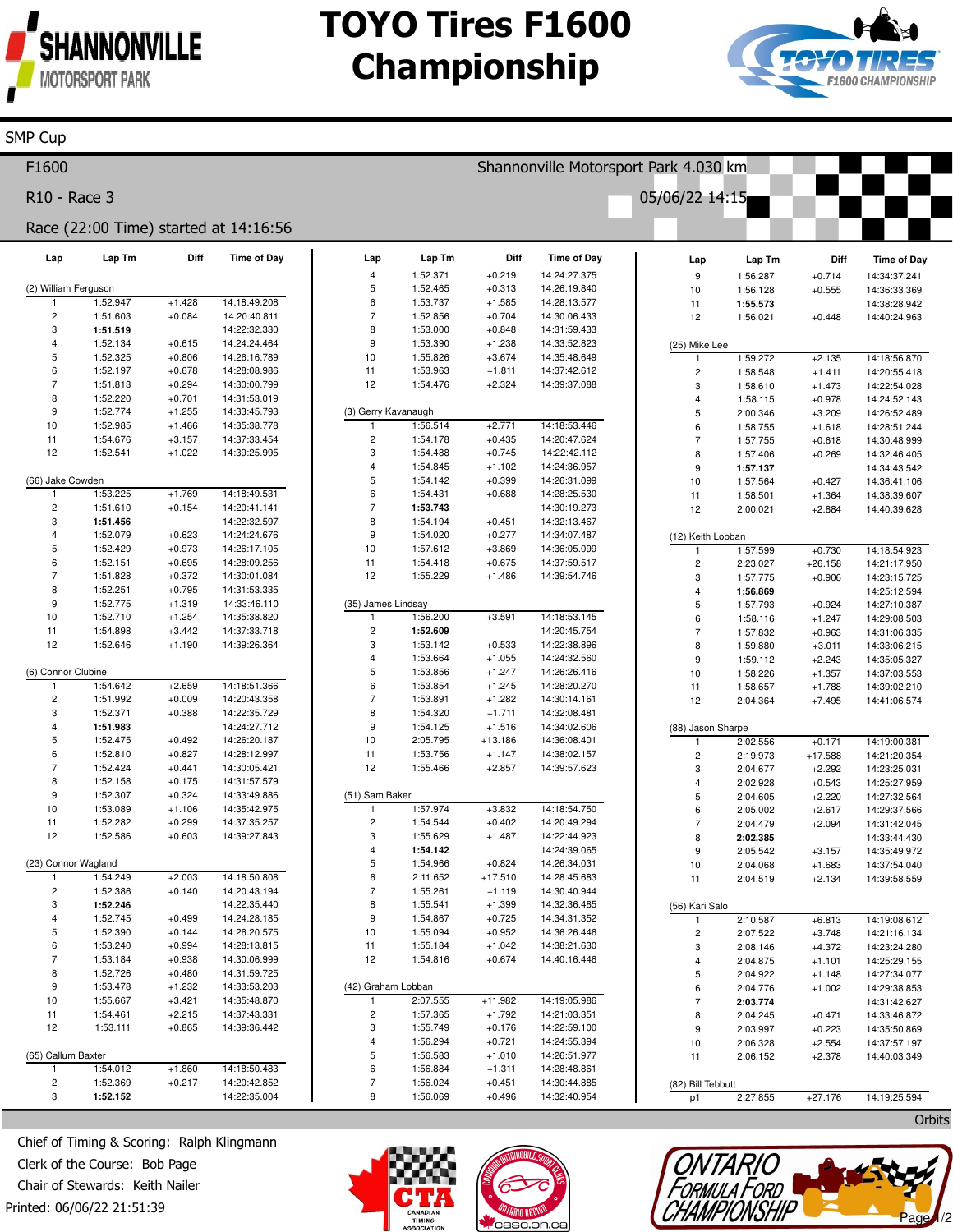

# **TOYO Tires F1600 Championship**



| SMP Cup                       |                                                                      |                      |                                       |     |        |      |                    |                                       |        |      |                    |
|-------------------------------|----------------------------------------------------------------------|----------------------|---------------------------------------|-----|--------|------|--------------------|---------------------------------------|--------|------|--------------------|
| F1600                         |                                                                      |                      |                                       |     |        |      |                    | Shannonville Motorsport Park 4.030 km |        |      |                    |
| R10 - Race 3                  |                                                                      |                      |                                       |     |        |      |                    |                                       |        |      |                    |
|                               |                                                                      |                      | Race (22:00 Time) started at 14:16:56 |     |        |      |                    |                                       |        |      |                    |
| Lap                           | $\ensuremath{\mathsf{Lap}}\xspace\, \ensuremath{\mathsf{Tm}}\xspace$ | Diff                 | Time of Day                           | Lap | Lap Tm | Diff | <b>Time of Day</b> | Lap                                   | Lap Tm | Diff | <b>Time of Day</b> |
| $\overline{c}$                | 5:44.185                                                             | $+3:43.506$          | 14:25:09.779                          |     |        |      |                    |                                       |        |      |                    |
| 3                             | 2:01.370                                                             | $+0.691$             | 14:27:11.149                          |     |        |      |                    |                                       |        |      |                    |
| $\overline{4}$                | 2:00.679                                                             |                      | 14:29:11.828                          |     |        |      |                    |                                       |        |      |                    |
| $\,$ 5 $\,$                   | 2:01.463                                                             | $+0.784$             | 14:31:13.291                          |     |        |      |                    |                                       |        |      |                    |
| $\,6\,$                       | 2:02.077                                                             | $+1.398$             | 14:33:15.368                          |     |        |      |                    |                                       |        |      |                    |
| $\sqrt{7}$                    | 2:01.366                                                             | $+0.687$             | 14:35:16.734                          |     |        |      |                    |                                       |        |      |                    |
| 8                             | 2:01.550                                                             | $+0.871$             | 14:37:18.284                          |     |        |      |                    |                                       |        |      |                    |
| 9<br>10                       | 2:01.001<br>2:01.010                                                 | $+0.322$<br>$+0.331$ | 14:39:19.285                          |     |        |      |                    |                                       |        |      |                    |
|                               |                                                                      |                      | 14:41:20.295                          |     |        |      |                    |                                       |        |      |                    |
| (44) Conner Janeteas          |                                                                      |                      |                                       |     |        |      |                    |                                       |        |      |                    |
| $\mathbf{1}$                  | 1:58.658                                                             | $+3.679$             | 14:18:55.953                          |     |        |      |                    |                                       |        |      |                    |
| $\overline{c}$                | 1:55.891                                                             | $+0.912$             | 14:20:51.844                          |     |        |      |                    |                                       |        |      |                    |
| 3                             | 1:54.979                                                             |                      | 14:22:46.823                          |     |        |      |                    |                                       |        |      |                    |
| $\overline{4}$<br>$\mathbf 5$ | 1:55.272                                                             | $+0.293$             | 14:24:42.095<br>14:26:39.088          |     |        |      |                    |                                       |        |      |                    |
| p6                            | 1:56.993<br>2:02.443                                                 | $+2.014$<br>$+7.464$ | 14:28:41.531                          |     |        |      |                    |                                       |        |      |                    |
|                               |                                                                      |                      |                                       |     |        |      |                    |                                       |        |      |                    |
| (45) Cole Janeteas            |                                                                      |                      |                                       |     |        |      |                    |                                       |        |      |                    |
| $\mathbf{1}$                  | 1:58.561                                                             | $+4.410$             | 14:18:55.734                          |     |        |      |                    |                                       |        |      |                    |
| $\mathbf 2$                   | 1:55.809                                                             | $+1.658$             | 14:20:51.543                          |     |        |      |                    |                                       |        |      |                    |
| 3                             | 1:54.220                                                             | $+0.069$             | 14:22:45.763                          |     |        |      |                    |                                       |        |      |                    |
| $\overline{4}$<br>$\mathbf 5$ | 1:54.151<br>1:54.407                                                 |                      | 14:24:39.914<br>14:26:34.321          |     |        |      |                    |                                       |        |      |                    |
|                               |                                                                      | $+0.256$             |                                       |     |        |      |                    |                                       |        |      |                    |
| (33) Chris Evans              |                                                                      |                      |                                       |     |        |      |                    |                                       |        |      |                    |
| p1                            | 2:47.634                                                             | $-3:58:07.141$       | 14:19:46.583                          |     |        |      |                    |                                       |        |      |                    |
|                               |                                                                      |                      |                                       |     |        |      |                    |                                       |        |      |                    |
|                               |                                                                      |                      |                                       |     |        |      |                    |                                       |        |      |                    |
|                               |                                                                      |                      |                                       |     |        |      |                    |                                       |        |      |                    |
|                               |                                                                      |                      |                                       |     |        |      |                    |                                       |        |      |                    |
|                               |                                                                      |                      |                                       |     |        |      |                    |                                       |        |      |                    |
|                               |                                                                      |                      |                                       |     |        |      |                    |                                       |        |      |                    |
|                               |                                                                      |                      |                                       |     |        |      |                    |                                       |        |      |                    |
|                               |                                                                      |                      |                                       |     |        |      |                    |                                       |        |      |                    |
|                               |                                                                      |                      |                                       |     |        |      |                    |                                       |        |      |                    |
|                               |                                                                      |                      |                                       |     |        |      |                    |                                       |        |      |                    |
|                               |                                                                      |                      |                                       |     |        |      |                    |                                       |        |      |                    |
|                               |                                                                      |                      |                                       |     |        |      |                    |                                       |        |      |                    |
|                               |                                                                      |                      |                                       |     |        |      |                    |                                       |        |      |                    |
|                               |                                                                      |                      |                                       |     |        |      |                    |                                       |        |      |                    |
|                               |                                                                      |                      |                                       |     |        |      |                    |                                       |        |      |                    |
|                               |                                                                      |                      |                                       |     |        |      |                    |                                       |        |      |                    |
|                               |                                                                      |                      |                                       |     |        |      |                    |                                       |        |      |                    |
|                               |                                                                      |                      |                                       |     |        |      |                    |                                       |        |      |                    |
|                               |                                                                      |                      |                                       |     |        |      |                    |                                       |        |      |                    |
|                               |                                                                      |                      |                                       |     |        |      |                    |                                       |        |      |                    |
|                               |                                                                      |                      |                                       |     |        |      |                    |                                       |        |      |                    |
|                               |                                                                      |                      |                                       |     |        |      |                    |                                       |        |      |                    |
|                               |                                                                      |                      |                                       |     |        |      |                    |                                       |        |      |                    |
|                               |                                                                      |                      |                                       |     |        |      |                    |                                       |        |      |                    |
|                               |                                                                      |                      |                                       |     |        |      |                    |                                       |        |      |                    |
|                               |                                                                      |                      |                                       |     |        |      |                    |                                       |        |      |                    |
|                               |                                                                      |                      |                                       |     |        |      |                    |                                       |        |      |                    |
|                               |                                                                      |                      |                                       |     |        |      |                    |                                       |        |      |                    |
|                               |                                                                      |                      |                                       |     |        |      |                    |                                       |        |      |                    |
|                               |                                                                      |                      |                                       |     |        |      |                    |                                       |        |      |                    |
|                               |                                                                      |                      |                                       |     |        |      |                    |                                       |        |      |                    |
|                               |                                                                      |                      |                                       |     |        |      |                    |                                       |        |      |                    |
|                               |                                                                      |                      |                                       |     |        |      |                    |                                       |        |      |                    |
|                               |                                                                      |                      |                                       |     |        |      |                    |                                       |        |      |                    |







**Orbits**